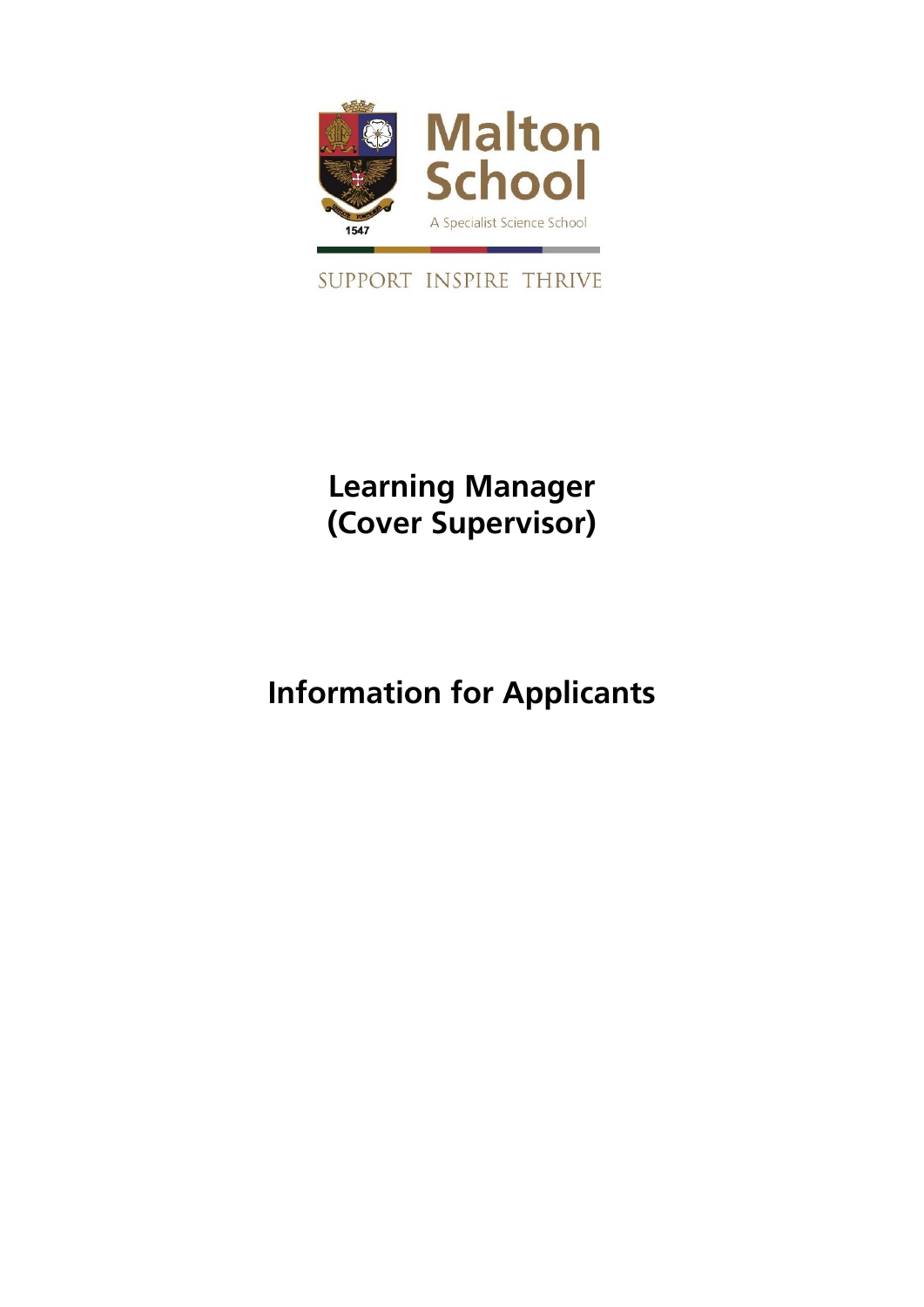#### May 2022

#### Dear Applicant,

Thank you for your interest in the post of Learning Manager at Malton School. This document aims to give you some information about the school and the application procedure.

Malton School serves a wide rural area of Central Ryedale, as well as the town of Malton itself. We currently have 968 students on roll, including 177 in the Sixth Form; there are 51 teaching staff and 65 support staff. We are fully comprehensive. Our staff student relationships are excellent. Behaviour is extremely good. Most of our students move on to university and many of them to Russell Group universities. We offer a very happy and supportive community in which colleagues can further develop their career. The school is over-subscribed. We currently have 5 forms across all year groups.

We are seeking to appoint a full time Learning Manager to join our excellent and supportive team. At Malton, we believe the role of Learning Manager that we have developed is far more satisfying and rewarding than the typical Cover Supervisor role found in many schools where it is nothing but cover. In our role, we seek to blend cover with support for particular faculty areas. It is not an essential requirement, but this role works well for colleagues who are qualified teachers looking for a full-time role in school but with an improved work-life balance that comes as a result of having a part-time teaching load (paid at a teaching salary) and a part-time Learning Manager role. It also works well for those looking to develop a career in teaching in due course.

The school operates an iPad for Learning scheme and is an Apple Distinguished School (ADS). Every member of staff has an iPad as well as a laptop and all students have an iPad.

The school is a member of the Red Kite Teaching School Alliance, a group of high achieving Yorkshire schools (including Harrogate Grammar School, Prince Henry's Grammar School, Ilkley Grammar School, Rossett School and Roundhay School). We share staff development programmes and opportunities within the alliance, including leadership development and support for early career teachers.

I hope you will be interested in this post and I look forward to reading your application.

Yours sincerely,

Rob Williams Headteacher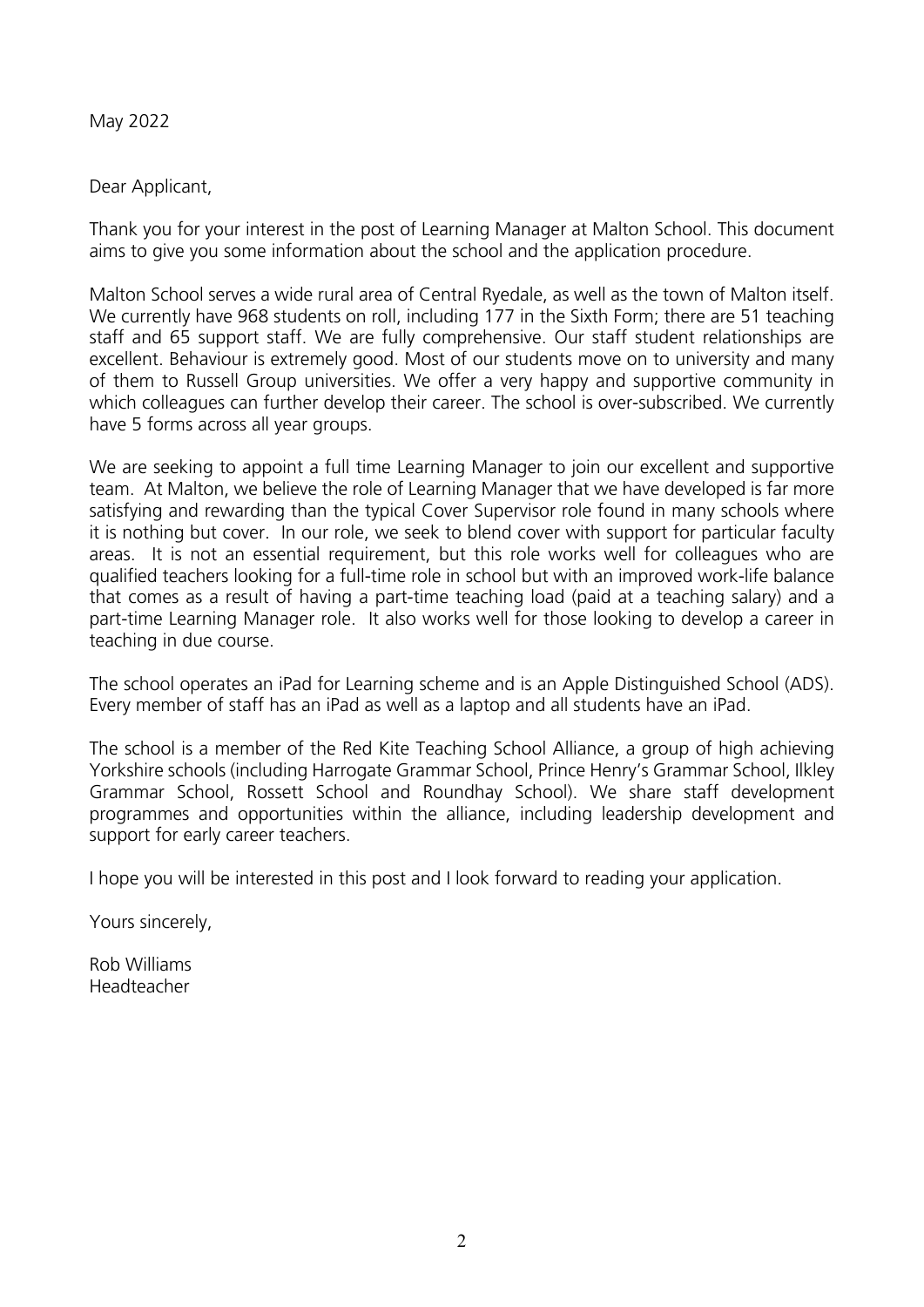#### **Benefits of working at Malton School**

The school prides itself in being a supportive employer, offering favourable terms and conditions to facilitate outstanding teaching and learning. Some of the main additional benefits of working at Malton School include:

- PPA above the national expectation in response to staff delivery of a Personal Development Activity (PDA – see below).
- A strong bespoke staff development programme for all staff.
- A major investment in support staff roles (e.g. allowing the provision of "no cover") so that teachers can focus on planning and delivering outstanding lessons.
- Membership of the Red Kite Teaching School Alliance.

Malton School is committed to safeguarding and promoting the welfare of students and young people and expects all staff to share this commitment.

#### **The Learning Manager Team**

The school currently has a very successful and supportive team of 5 Learning Managers. All members of the team now have timetabled teaching commitments. Training and a phased introduction to covering lessons will be provided for new staff as appropriate. Once established in the Learning Manager role, there may be opportunities to take on some teaching (paid at appropriate teaching rate dependent upon qualifications). There is also the opportunity to help with or lead a Personal Development Activity (see below) related to a special interest you may have.

Learning Managers are provided with an iPad and a laptop. As far as possible, cover requirements are allocated in advance, enabling Learning Managers to familiarise themselves with the work before taking the lesson.

#### **Main Tasks/Duties/Responsibilities:**

- To cover lessons for teaching staff who are absent.
- To give instructions for the lesson as provided by a teacher.
- To manage classroom organisation by maintaining good order and keeping students on task.
- To provide feedback to the teacher as necessary.
- To provide administrative and/or technical support when there is no cover.

NB You will **not** be required to undertake any planning, assessment, or formal reporting of achievement unless you choose to take on some timetabled teaching.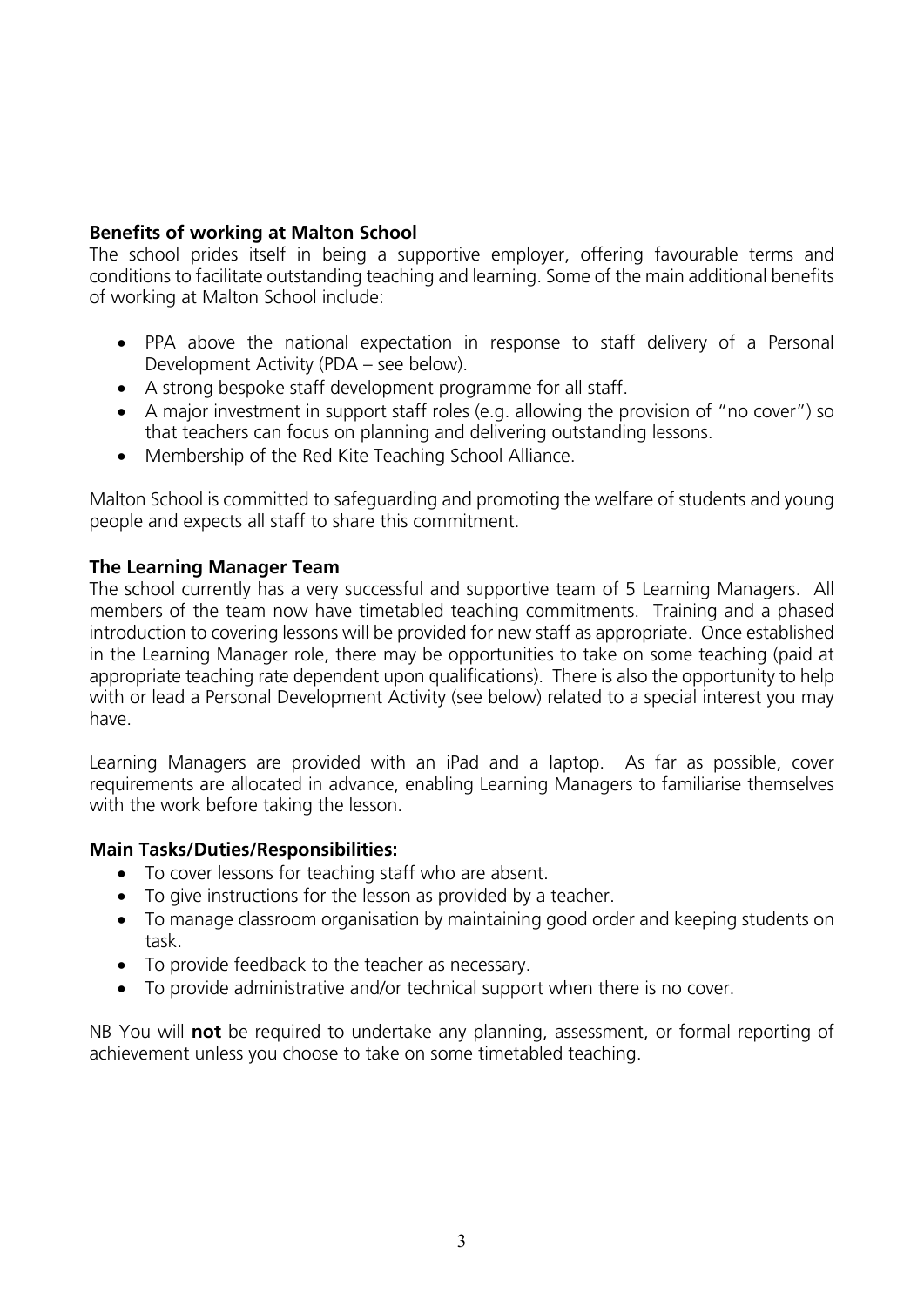#### **The School Curriculum**

We operate a four-period day within a ten-day cycle. Each lesson is 75 minutes long. Students have 26 hours curriculum time each week, with the extra hour on a Thursday set aside for personal development (see below).

#### **Key Stage 3**

Students are placed in mixed-ability form groups. In Year 7, teaching is in mixed ability groups. In Years 8 and 9 setting is for Science, Maths and the group of subjects English, Geography, History, French and Religious Education.

#### **Key Stage 4**

English (including Literature) Maths, Double Science, Religious Studies and Physical Education are compulsory. Students then choose four further options subjects (10% of curriculum time each). Where students choose triple science, this takes up one of their 4 option blocks.

#### **Key Stage 5**

Advanced Level courses are currently taught in Biology, Chemistry, Computer Science, Design Technology, Economics, English Literature, Fine Art, French, Geography, History, Maths, Maths (Further), Music, Photography, Physics, Physical Education, Politics, Psychology, Religious Education and Sociology. BTECs are offered in Food Science, Health and Social Care, and Sport and Cambridge Technicals are offered in Information Technology, Business Studies, Digital Media and Performing Arts.

Re-sit GCSE courses are also offered in English and Maths, together with an open access provision for IT skills acquisition.

#### **Personal Development Activity**

One hour per week is devoted to personal skills development. Staff offer nearly 40 different courses. Students choose a different course each term. The scheme is focused on character education and the development of the whole child. New members of staff would be expected to contribute to this programme.

#### **Citizenship**

Citizenship is taught to all in Years 7 to 9 for one period per fortnight. This builds on a wellestablished programme of Personal & Social Education, complementing tutorial work and linking into the Careers programme.

#### **Academic Structure**

The academic work of the School is structured in Faculties. Each Faculty is led by a Faculty Leader and an Assistant Faculty Leader.

In-service training is managed in consultation with Faculty Leaders. Funding for books and equipment is derived from a formula which takes account of the numbers and ages of students as well as the nature of the subject. Faculties are also able to bid annually for additional funding from the School budget, the Endowment, and the PTA.

#### **Pastoral Structure**

The School has 7 Heads of Year (from Year 7 to Year 13) who are all line managed by the Director of Pastoral Care.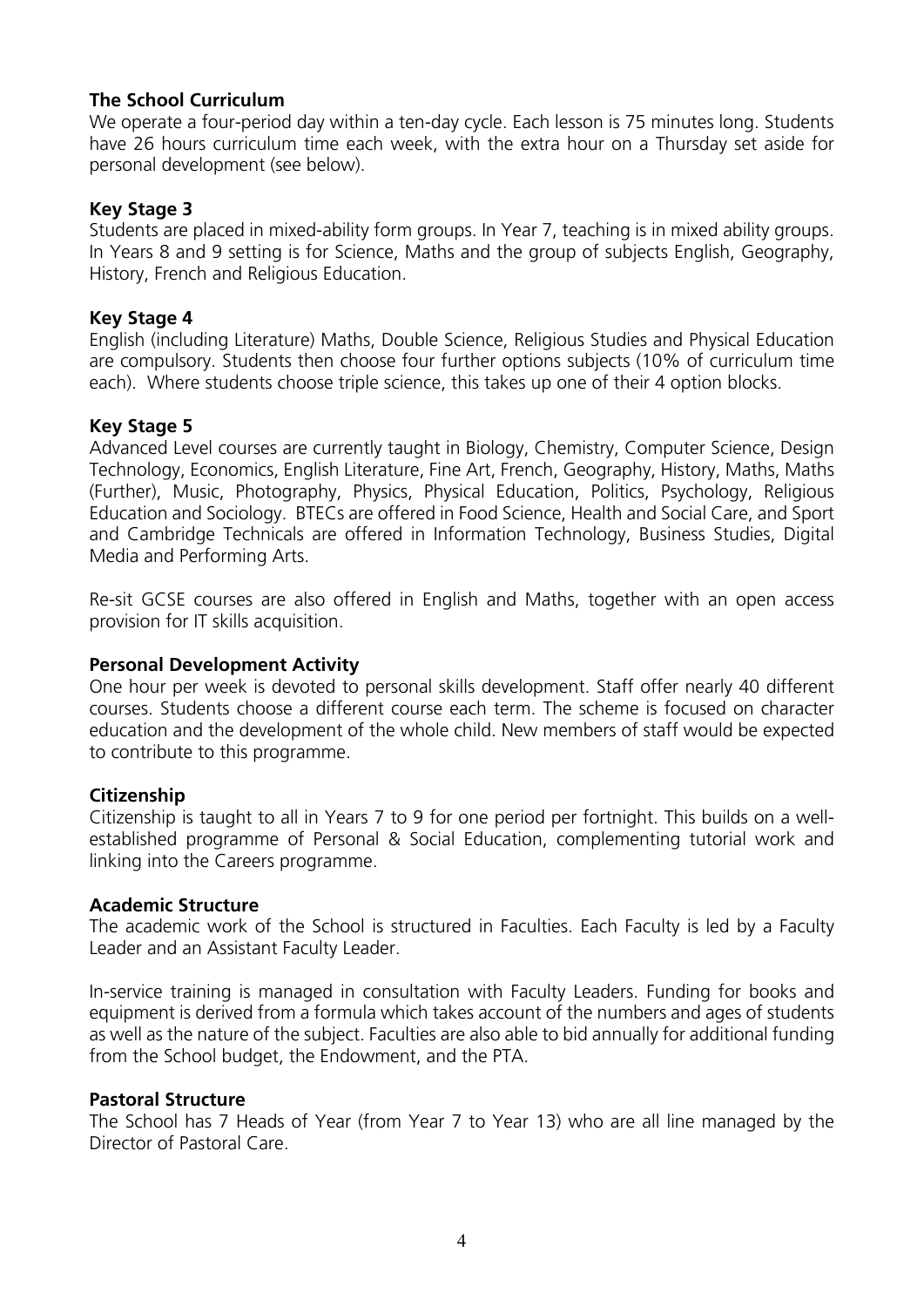#### **The School Site**

We are fortunate to enjoy a large site on the edge of Malton with views of both the North York Moors and the Yorkshire Wolds. The sports field accommodates three hockey, four football, one rugby pitch, one cricket pitch and an athletics track as well as hard court tennis courts / netball courts. Staff can use our sports facilities in the excellent sports centre. There is plenty of parking space for staff.

Malton School was founded in 1547, becoming a comprehensive school in 1971 with the merger of the original grammar school and the neighbouring county modern. The two buildings, known as East and West Wings, date from 1911 and 1958. As far as possible, subject departments are housed in one wing. Most members of staff are based permanently in one room.

We opened a new Science block with four new laboratories in 2004 on becoming a specialist Science School, resulting in a total of eight laboratories and associated preparation rooms. Our Food Technology rooms were totally re-furbished in 2011. In February 2011 Archbishop Sentamu opened a community sports centre and full-sized, floodlit, astroturf pitch on the school site, providing us with the best P.E. facilities in the area. A dance and drama studio was opened in September 2013. Fully refurbished DT rooms opened in September 2016. A new 4 classroom Humanities block was opened in September 2021.